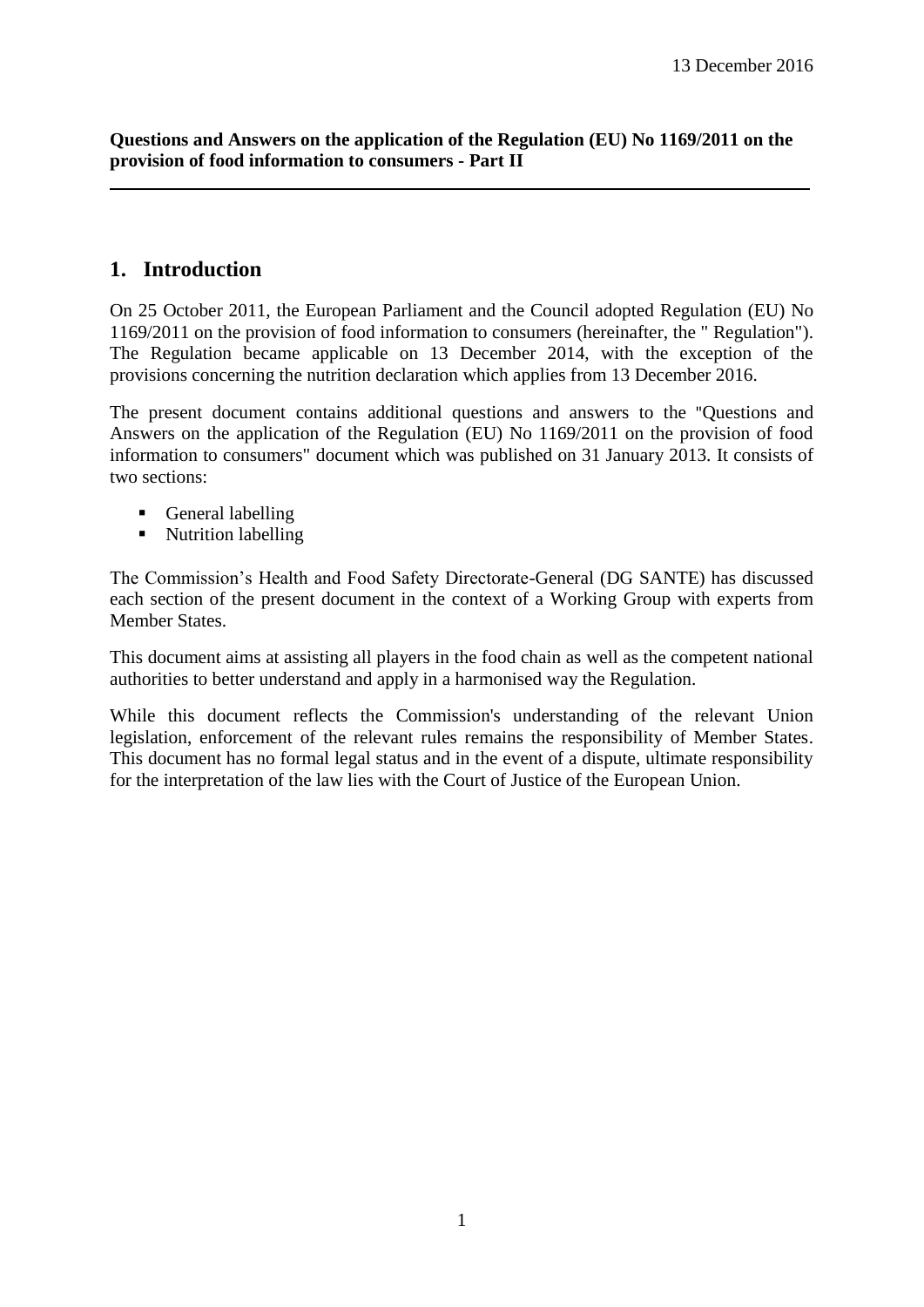# **2. General Labelling**

# **2.1. Does cider have to be labelled with a date of minimum durability "best before"? (Article 24, Annex X, point 1(d))**

No, cider obtained by fermentation does not need to bear a date of minimum durability as it belongs to the category "*wines, liqueur wines, sparkling wines, aromatised wines, and similar products obtained from fruits other than grapes, and beverages falling within CN code 2206 00 obtained from grapes or grape musts"* which is exempted from this obligation.

However, a product obtained by the mixing of alcohol with fruit juice would not be considered as 'similar products obtained from fruit other than grapes' under the above mentioned category and therefore an indication of a date of minimum durability *"best before"* would be required."

**2.2. Are there any restrictions for the use of claims/statements as regards presence or absence of certain ingredients and/or nutrients since it is stated that food information shall not be misleading by suggesting that the food possesses special characteristics when in fact all similar foods possess such characteristics? (Article 7(1)(c))** 

The provision in Article 7(1)(c) of Regulation (EU) No 1169/2011 does not *a priori* prevent the use of either nutrition claims covered by Regulation (EC) No 1924/2006 or statements related to ingredients, suggesting that a food possesses special characteristics when in fact all similar foods possess such characteristics. In particular, such claims/statements could be used if the wording suggests that this characteristic is also shared by other similar products. The assessment of the potentially misleading character of such claims/statements should be made on a case by case basis by the competent authorities.

**2.3. "Food information shall not be misleading by suggesting, by means of the appearance, the description or pictorial representations, the presence of a certain ingredient or food, when, in reality, a component being naturally present or an ingredient normally used in that food has been substituted with a different component or a different ingredient"? What are the examples of situations falling within the scope of this provision and how in those cases products should be correctly labelled? (Article 7(1)(d), Article 13(2), Annex VI, Part A, point 4).**

The application of Article  $7(1)(d)$  would be triggered where average consumer expects that a particular food is normally produced with certain ingredients or certain ingredients are naturally present in the food.

The following examples can be given:

a food in which an ingredient normally used in that food has been substituted with a different component or a different ingredient, e.g. a pizza for which the presence of cheese is expected while cheese has been substituted with another product, named otherwise, made from raw materials used for the purpose of replacing, in whole or in part, any milk constituent;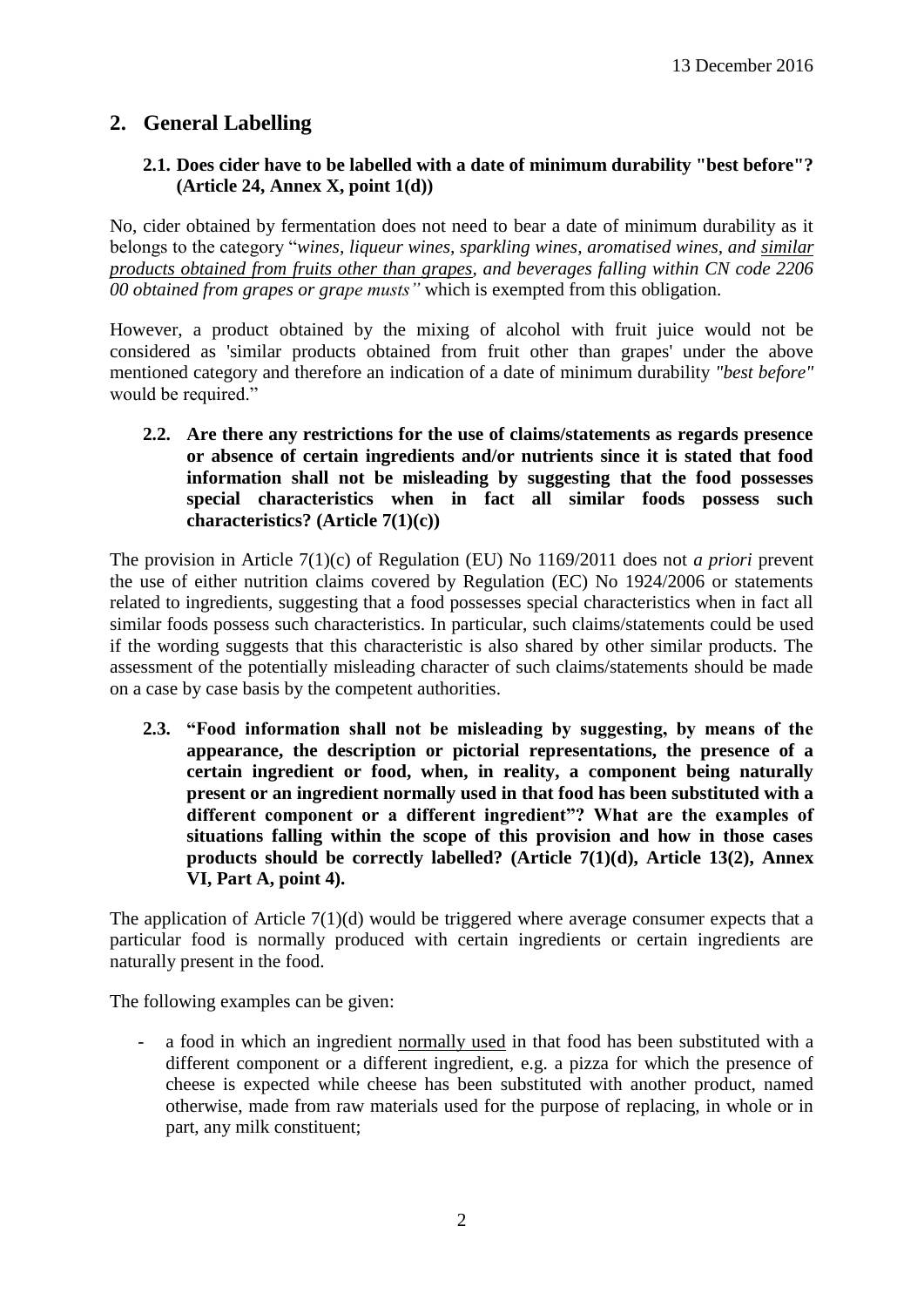a food in which a component naturally present in that food has been substituted with a different component or a different ingredient, e. g. product that looks like cheese where the fat of milk origin has been replaced by fat of vegetable origin.

As regards the labelling in the case of foods where a substitution ingredient(s) is used in a product, the name of the product should be followed in close proximity by the name of the substitution ingredient(s), printed on the package or on the label in such a way so as to ensure clear legibility and using a font size which has an x-height of a least 75% of the x-height of the name of the product and which is not smaller than 1,2 mm.

It is up to the food business operator to find an appropriate name for this substitution food in accordance with the rules concerning the name of the food. In case that this substitution food is sold as such, further information should be provided to the consumers on its appropriate use.

In addition, the provisions of the product-specific legislation in place, where appropriate, shall also be respected. For example it is forbidden to use the name "imitation cheese" because the name "cheese" is reserved exclusively for milk products (Regulation (EU) No 1308/2013, Annex VII, Part 3).

## **2.4. Can the indication "quick frozen on [DATE]" be used to indicate the date of freezing on frozen foods? (Annex III, point 6 and Annex X, point 3)**

No, the indication "quick frozen on …" cannot be used since Annex X clearly stipulates that the term to be used is "Frozen on…".

# **2.5. How is the font size to be defined for capital letters and numbers? (Annex IV)**

The size of capital letters and numbers should be equivalent to the letter "A" which begins the word "Appendix", where the x-height is equal to or greater than 1,2 mm. In case where the whole text on the label is written only in capital letters, the size of capital letters should also be equivalent to the letter "A".

### **2.6. Does the mandatory font size, as laid down in Article 13(2) also apply to the additional mandatory particulars required for specific types or categories of foods such as those listed in Annex III?**

No. The minimum font size as laid down in Article 13(2) applies only for mandatory particulars listed in Article 9(1).

However, when the additional mandatory particulars listed in Annex III are displayed in a way that form part of the name of the food, then the mandatory font size requirement, as laid down in Article 13(2) applies.

#### **2.7. Does the mandatory font size, as laid down in Article 13(2) also apply to the mandatory particulars accompanying the name of the food such as those listed in Annex VI, Part A (e. g. "defrosted", "smoked", "irradiated" etc.)?**

Yes since these mandatory particulars are associated with the name of the food for which the minimum font size provision as laid down in Article 13(2) applies.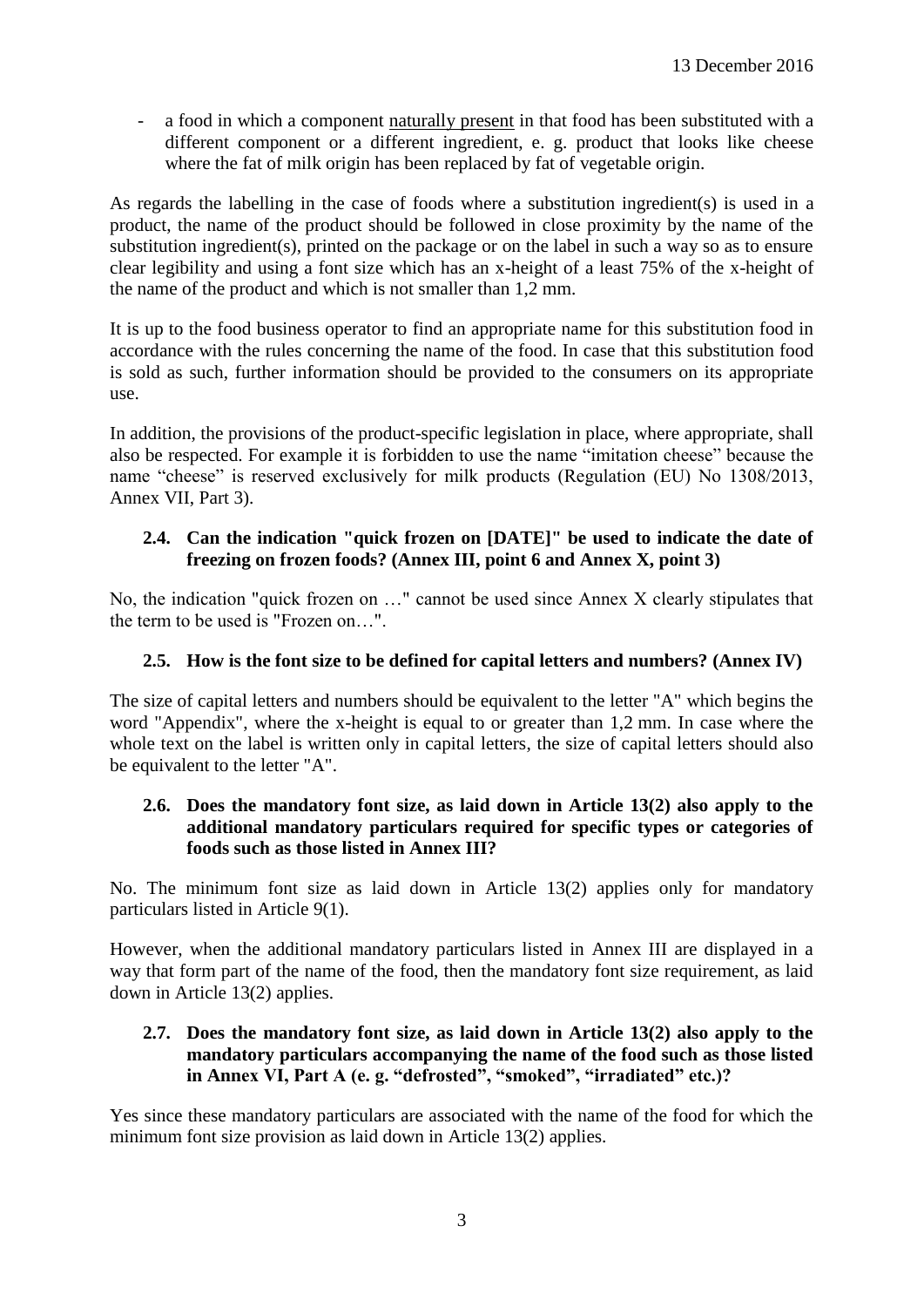Concerning Annex VI, part A, point 4, the Regulation requires a font size which has an xheight of at least 75% of the x-height of the name of the product which in any case will not be smaller than the minimum font size required in Article 13(2), (see point 2.3 above).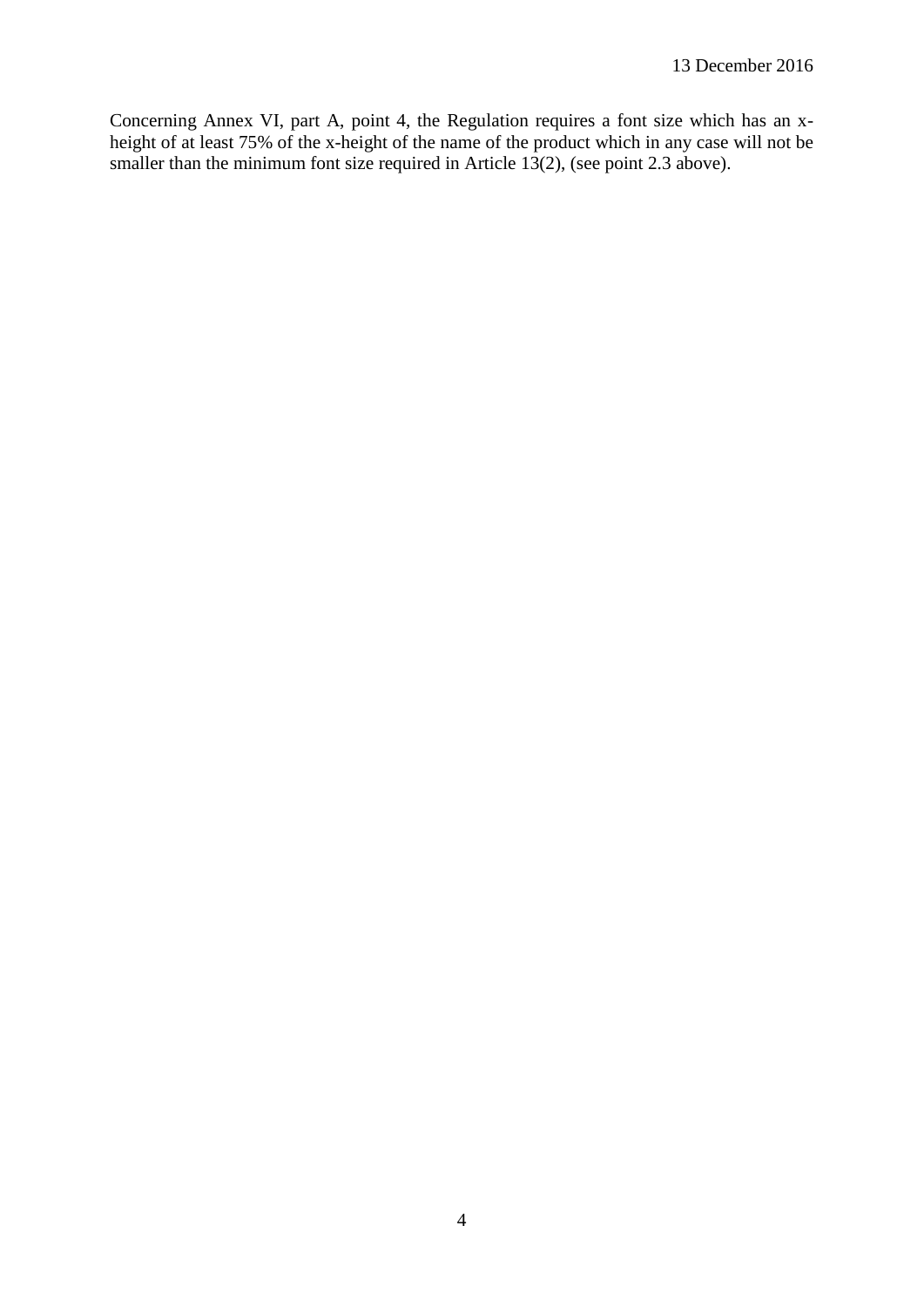# **3. Nutrition declaration**

## **3.1. Can a graphical representation be used to illustrate the numerical value of the nutrition declaration? (Articles 9(2) and 35)**

Graphical representations, such as columns, bars or pie charts can be used in addition to the numbers in order to illustrate the quantities or percentages of nutrients and/or energy. However, such representations cannot substitute the information given in numbers and must fulfil the requirements of Article 35.

## **3.2. For food supplements, what terminology in relation to reference values shall be used for the declaration of vitamins and minerals? (Article 29, Annex XIII)**

The rules on the nutrition declaration of the Regulation do not apply to food supplements.

Article 8(3) of Directive 2002/46/EC on food supplements stipulates that information on vitamins and minerals shall also be expressed as a percentage of the reference values mentioned in the Annex to Directive 90/496/EEC, which was replaced by the Regulation from 13 December 2014.

Directive 90/496/EEC requested the use of a percentage relating it to recommended daily allowances (RDAs), which are replaced in Annex XIII, Part A of the Regulation by "nutrient reference values (NRVs)". While the term "Nutrient Reference Value" (NRV) can be used provided that its acronym is accompanied by its full name on the label, it is advised for reasons of consistency to use the same terminology for food supplements as for other foods and to refer to Reference Intakes.

### **3.3. Do food supplements bearing a nutrition or a health claim have to provide a nutrition declaration in accordance with the Regulation? (Articles 29 and 49)**

No. The rules requiring a nutrition declaration do not apply to food supplements. However, food supplements have to provide nutrition information in accordance with Article 8 of Directive 2002/46/EC on the approximation of the laws of the Member States relating to food supplements. When a nutrition or a health claim is made, the amount of the nutrient or substance shall also be stated per daily dose in accordance with Article 7 of Regulation (EC) No 1924/2006 on nutrition and health claims made on foods.

#### **3.4. When the amount of fibre (or any other nutrient referred to in Article 30(2)) is declared on a non-prepacked food, what are the other nutritional elements that need to be declared? (Article 30(1), (2) (5) and Article 49)**

If a food business operator is interested in declaring the amount of fibre of a product, or the amount of any other nutrient referred to in Article 30(2) then the full nutrition declaration must be given. This comprises:

- the energy value; and

- the amounts of fat, saturates, carbohydrate, sugars, protein and salt.

When the amount of any nutrient referred to in Article 30(2) is qualified by a nutrition claim, the amount of that nutrient shall also be stated in the nutrition declaration.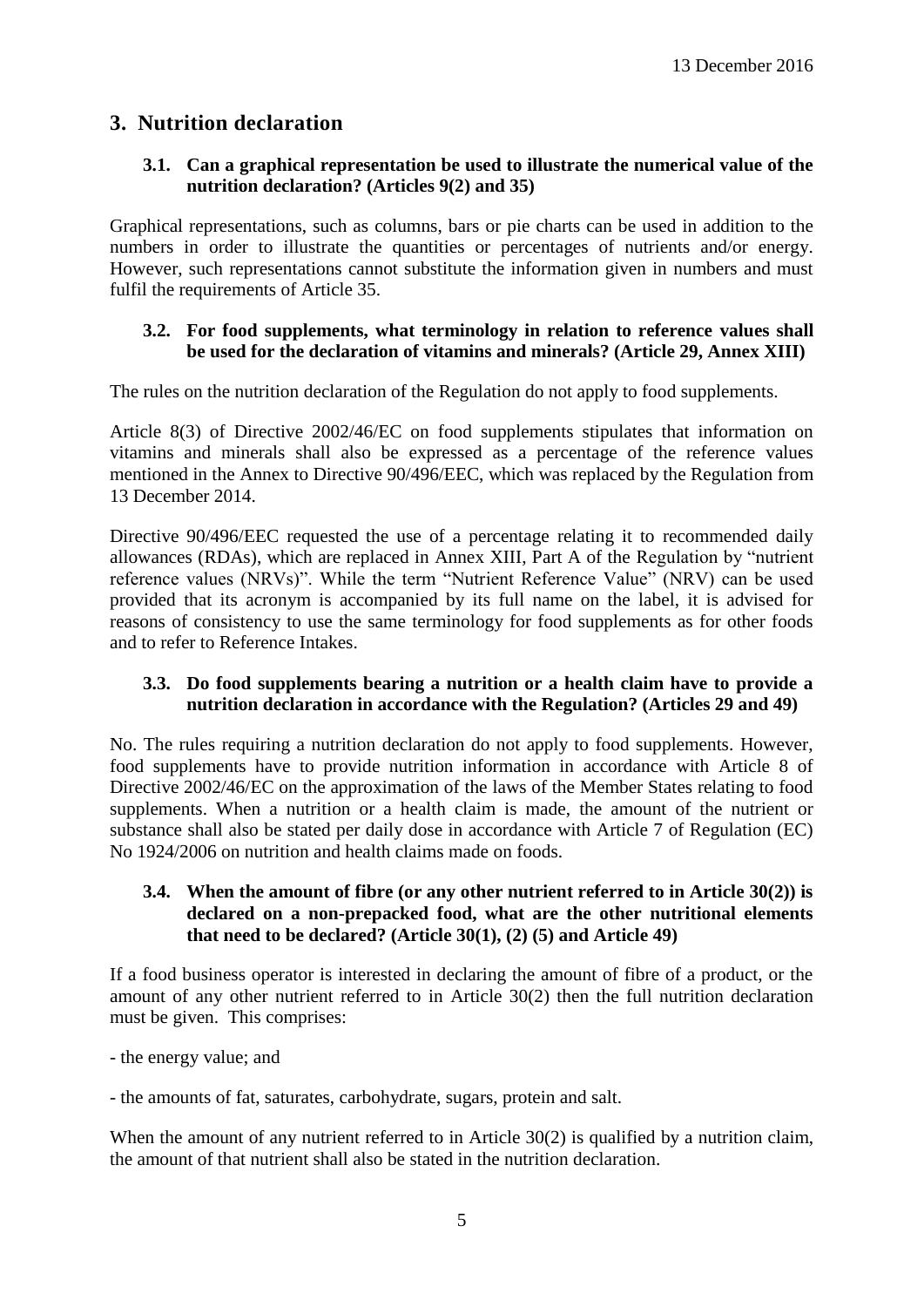## **3.5. For food packed with a liquid, should the nutrition declaration correspond to the drained product (without the liquid) or the product in its entirety (with the liquid)? (Article 31(3))**

Solid foods can be presented in a liquid medium, as defined in paragraph 5 of Annex IX (such as brine, fruit juice) or other liquids (such as oil). Some consumers eat the totality of such products, while others only eat the drained products. In that context, the nutrition declaration should therefore preferably be calculated for the total content of the food product, the solid food and the liquid together, when the product is likely to be consumed in its entirety. This information can be voluntarily supplemented by a nutrition declaration for the drained product. For other products for which the liquid is not expected to be consumed, nutrition information based on the drained net weight appears more relevant.

In any case, the nutrition declaration shall make clear that it refers to the drained product or to the product in its entirety.

#### **3.6. Are the following foods exempted from the requirements of the mandatory nutrition declaration? (Annex V)**

• Flour (for example wheat flour) yes, subject to qualifications below

An exemption from the requirement of the mandatory nutrition declaration is provided for unprocessed foods that comprise a single ingredient or category of ingredients.

Flour which does not contain any added ingredients e.g. additives, vitamins, minerals and which has not undergone any processing other than milling and husking is considered as an unprocessed product (see Article  $2(1)(b)$  of the Regulation, which makes reference to the definition in Article  $2(1)(n)$  of Regulation (EC) No 852/2004 on the hygiene of foodstuffs: *"'unprocessed products' means foodstuffs that have not undergone processing, and includes products that have been divided, parted, severed, sliced, boned, minced, skinned, ground, cut, cleaned, trimmed, husked, milled, chilled, frozen, deep-frozen or thawed")*.

• Parboiled rice and pre-cooked rice no

Parboiled rice undergoes a precooking step and therefore cannot be considered as an unprocessed food. However rice benefits from the exemption for unprocessed products that comprise a single ingredient or category of ingredient.

vegetable oil no

Vegetable oils are processed products and therefore cannot benefit from the exemption for unprocessed products that comprise a single ingredient or category of ingredients.

■ Sugar no

Sugar is a processed product and therefore cannot benefit from the exemption for unprocessed products that comprise a single ingredient or category of ingredients.

**Fermented vinegar with added salt no** 

The exemption for fermented vinegars and substitutes for vinegar is only valid for product to which the only added ingredients are flavourings.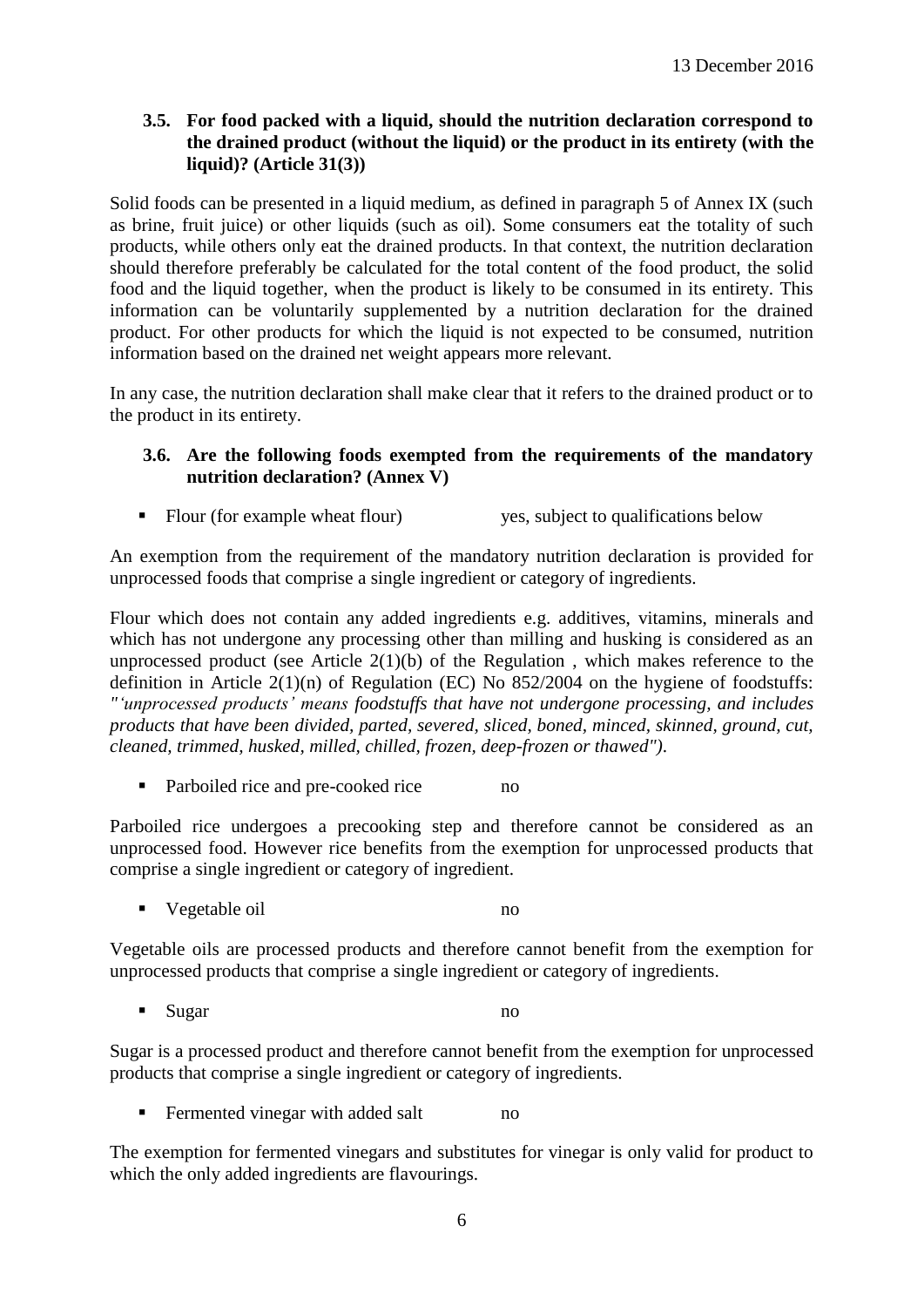$\blacksquare$  Iodised salt no

FIC Regulation provides an exemption from the requirement of the mandatory nutrition declaration for salt and salt substitutes.

However, following Article 7(3) of Regulation (EC) No 1925/2006 on the voluntary addition of vitamins and minerals and of certain other substances to foods, the nutrition declaration of products to which vitamins and minerals have been added shall be compulsory. Mandatory addition of iodine to salt is not covered by Regulation (EC) No 1925/2006 and specific labelling provisions regarding the amount of iodine added are covered by national legislation.

■ Honey yes

Honey is considered as an unprocessed food and made of constituents and not ingredients, as clarified by recital 3 of Directive 2014/63/EU amending Council Directive 2001/110/EC relating to honey. Honey can therefore benefit from the exemption from the requirement provided for unprocessed foods that comprise a single ingredient or category of ingredients.

■ Herb and spice products containing yes flavourings and/or acidity regulators

Herbs, spices or mixtures thereof are exempted from the requirement of the mandatory nutrition declaration, as they are consumed in small quantities and have no significant nutritional impact on the diet. Similarly, such products containing flavourings and/or acidity regulators benefit from this exemption, provided the flavourings and/or acidity regulators do not have a significant nutritional impact.

#### **3.7. Is it possible to label the fibre content using a percentage of a reference intake, even if there is no harmonised reference intake laid down in the Regulation for fibre? (Article 30(2) and Article 35(1)(e))**

No. The only nutrients for which the amount can be expressed as a percentage of a reference intake are the ones for which reference intakes are set out in Annex XIII, even when additional forms of expression and presentation of the nutrition declaration are used.

**3.8. Is it possible to repeat the nutrition declaration once in the form of a simple declaration of energy value and another time in the form of energy value together with the amounts of fat, saturates, sugars and salt? (Article 30(3) and Article 34(3))**

The nutrition declaration can be repeated as the energy value alone or as the energy value together with the amounts of fat, saturates, sugars and salt. It is also possible to repeat this information more than once.

However, these voluntary additions of the nutrition declaration have to comply with the provisions on minimum font size.

#### **3.9. Is the labelling of the content of a single nutrient allowed on the front of pack, like X% fat? (Article 30(3))**